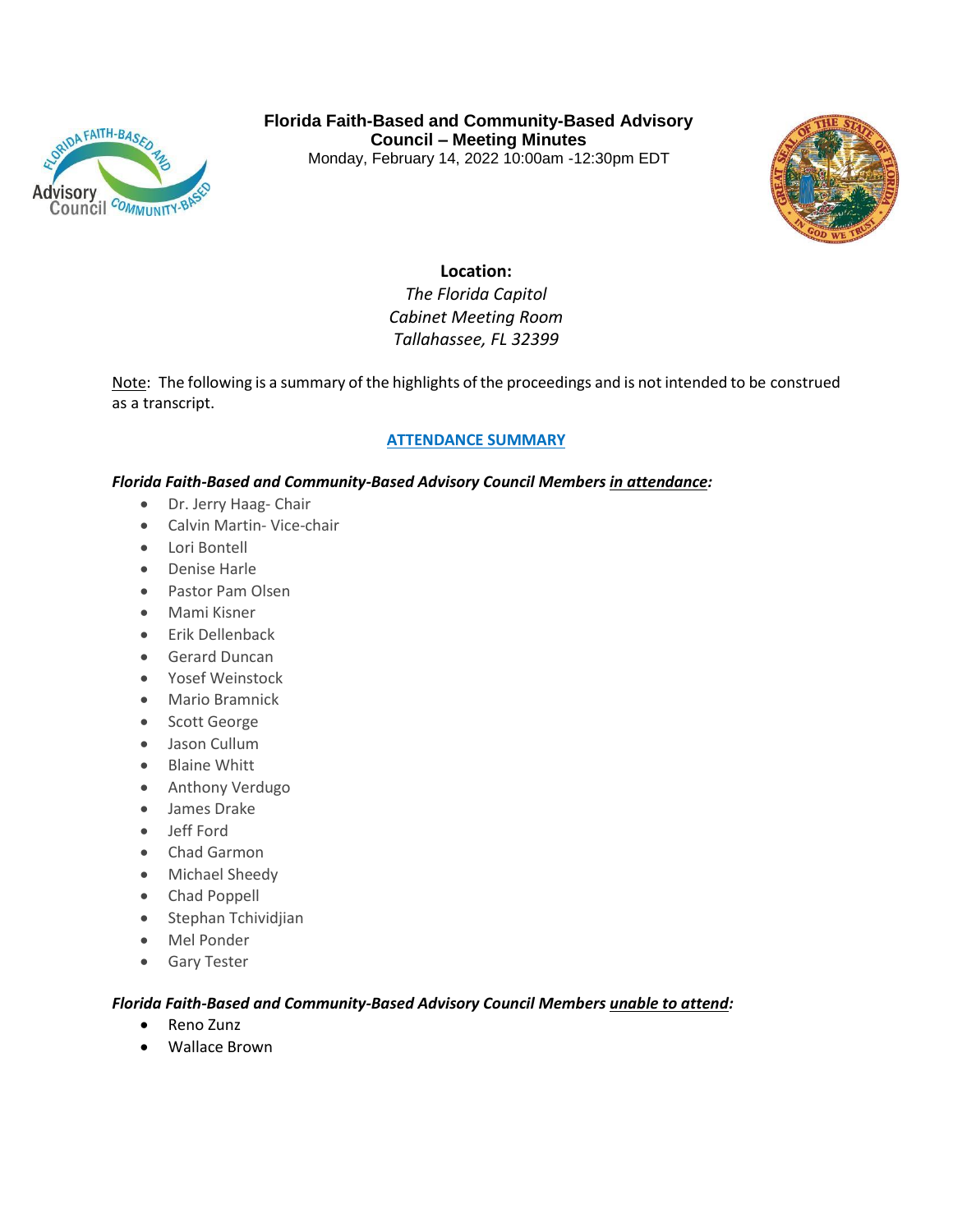# **PROCEEDINGS**

| <b>Agenda Item</b>                         | <b>Summary</b>                                                                                                                              |
|--------------------------------------------|---------------------------------------------------------------------------------------------------------------------------------------------|
|                                            | Chair Haag called the meeting to order and welcomed members and                                                                             |
|                                            | participants to the first quarterly meeting of the Council. (10:00am)                                                                       |
| <b>Call to Order and</b><br>Welcome        | Roll call-quorum present with 22 members in attendance (20 in-person, 2<br>via conference line).                                            |
| <b>Invocation</b>                          | Vice-Chair Calvin Martin provided the invocation.                                                                                           |
|                                            | Chair Haag congratulated those new to the council on their appointments.                                                                    |
|                                            | Members of the council introduced their selves, where they are located,                                                                     |
| <b>Welcome and</b><br><b>Introductions</b> | and what organization they are with.                                                                                                        |
|                                            | Dr. Haag had Dylan Fisher introduce his staff from the Governor's Faith and                                                                 |
|                                            | Community Initiative Office.                                                                                                                |
| <b>Annual Report</b><br><b>Update</b>      | Vice-Chair Martin gave an overview of the 2020-2021 Annual Report and its<br>content regarding the Office of Adoption and Child Protection. |
|                                            | Chair Haag invited Councilmember Dellenback to give a report on the                                                                         |
|                                            | Governor's Faith and Community Initiative.                                                                                                  |
|                                            | Presentation                                                                                                                                |
|                                            | The Governor's Initiative was launched in August of 2019 with<br>$\circ$                                                                    |
|                                            | the directive to thank faith and community leaders, open                                                                                    |
|                                            | healthy lines of communication, and find ways to better serve<br>Florida's foster care and adoption system with a faith and                 |
|                                            | community focus                                                                                                                             |
|                                            | This charge resulted in the creation of over 20,000 letters to<br>$\circ$                                                                   |
| <b>Governor's Faith and</b>                | faith and community organizations-thank them, acknowledge                                                                                   |
| <b>Community Initiative</b>                | their impact, and ask where they serve<br>Results of the survey concluded that foster care and adoption<br>$\circ$                          |
| Report                                     | were woefully lower than expected in terms of where faith and                                                                               |
|                                            | community institutions serve. These results sparked several                                                                                 |
|                                            | projects at DCF under the leadership of then-Secretary Poppell                                                                              |
|                                            | and now Secretary Harris. Project included the streamlining of<br>the foster care licensure process, creation of the Florida Foster         |
|                                            | Information Center, and procurement of the CarePortal tool.                                                                                 |
|                                            | Florida Foster Information Center created a single point of entry<br>$\circ$                                                                |
|                                            | for information on fostering in Florida-a change from 56                                                                                    |
|                                            | points of entry prior to the Center's creation. The Center has                                                                              |
|                                            | already logged over 8,000 inquiries with more than 4,000 of<br>those taking the next step towards foster care licensure.                    |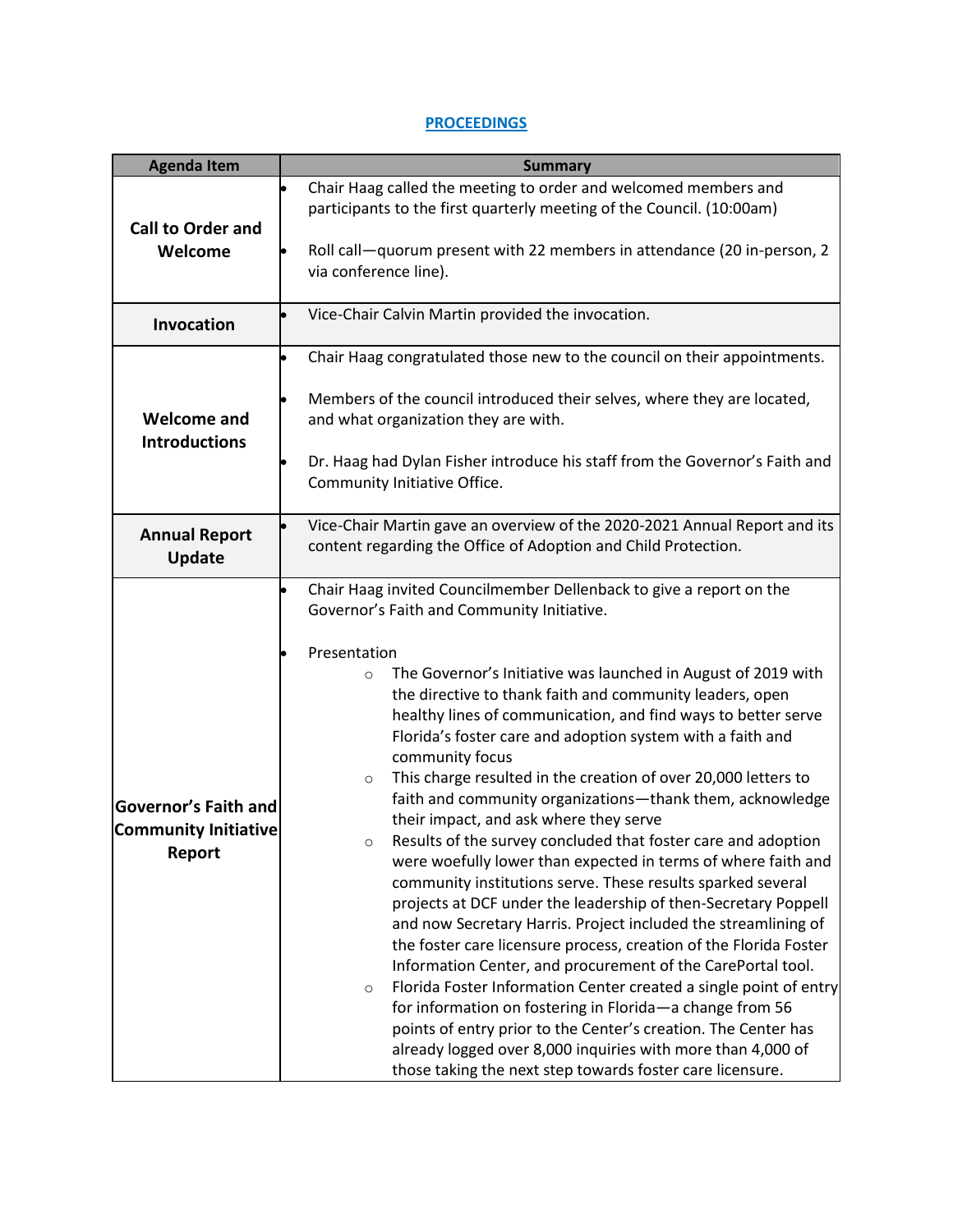|               | CarePortal was procured by the state and introduced to<br>$\circ$<br>connect real-time needs of those in or on the verge of entering<br>the child welfare system with faith and community<br>organizations ready and able to help.<br>Since its implementation, over 2,400 requests have been made<br>$\circ$<br>serving over 3,700 children in Florida.<br>The future of the Initiative will include the expansion of agency<br>$\circ$<br>special projects, collaborations, and functionality of CarePortal.<br>In support of the Initiative's expansion, the Governor's Faith<br>$\circ$<br>and Community Initiative Office was established late last year.<br>Ultimately, the Office and the Initiative are focused on the<br>$\circ$<br>substantive and meaningful involvement of faith and<br>community partners to better serve Floridians, including<br>recognizable impacts on data and statistics. |
|---------------|--------------------------------------------------------------------------------------------------------------------------------------------------------------------------------------------------------------------------------------------------------------------------------------------------------------------------------------------------------------------------------------------------------------------------------------------------------------------------------------------------------------------------------------------------------------------------------------------------------------------------------------------------------------------------------------------------------------------------------------------------------------------------------------------------------------------------------------------------------------------------------------------------------------|
|               | Chair Haag introduced Chris Spencer, Director of The Governor's Office of<br>Policy and Budget to speak                                                                                                                                                                                                                                                                                                                                                                                                                                                                                                                                                                                                                                                                                                                                                                                                      |
|               | State budget process presentation by Mr. Chris Spencer, Governor<br>DeSantis's Policy and Budget Director                                                                                                                                                                                                                                                                                                                                                                                                                                                                                                                                                                                                                                                                                                                                                                                                    |
|               | The Legislature has a Constitutional duty to pass a state budget<br>$\circ$<br>before the close of the annual Legislative Session.<br>Prior to the start of Session, the Governor is required to submit<br>$\circ$<br>a recommended budget to the Legislature.<br>The Governor's recommended budget is not a legislative<br>$\circ$<br>document, but represents the priorities and proposed<br>budgeting of the state from the Governor's perspective                                                                                                                                                                                                                                                                                                                                                                                                                                                        |
| <b>Budget</b> | The process for development of the Governor's recommended<br>$\circ$<br>budget begins approximately 6-7 months prior to the start of<br>Session and includes several stages of collaborative input,<br>refinement, and review.                                                                                                                                                                                                                                                                                                                                                                                                                                                                                                                                                                                                                                                                               |
|               | Mr. Spencer recommended and encouraged faith and<br>O<br>community based organizations to engage early in the process<br>with the appropriate agencies with potential collaboration<br>points.                                                                                                                                                                                                                                                                                                                                                                                                                                                                                                                                                                                                                                                                                                               |
|               | During Session the House and Senate develop their respective<br>$\circ$<br>budget proposals. When reconciled against each other,<br>differences are sent to a budget conference process to<br>negotiate identical budget positions.                                                                                                                                                                                                                                                                                                                                                                                                                                                                                                                                                                                                                                                                          |
|               | Once the Legislature passes a proposed state budget, it is sent<br>$\circ$<br>to the Governor for review.                                                                                                                                                                                                                                                                                                                                                                                                                                                                                                                                                                                                                                                                                                                                                                                                    |
|               | The Governor's review can include one of three options: 1)<br>$\circ$<br>Signing the budget with no line-item vetoes, 2) singing the                                                                                                                                                                                                                                                                                                                                                                                                                                                                                                                                                                                                                                                                                                                                                                         |
|               | budget with line-item vetoes, 3) Vetoing the budget entirely.<br>Stay engaged year-round to leverage the value of state funds<br>$\circ$<br>for a better delivery of services.                                                                                                                                                                                                                                                                                                                                                                                                                                                                                                                                                                                                                                                                                                                               |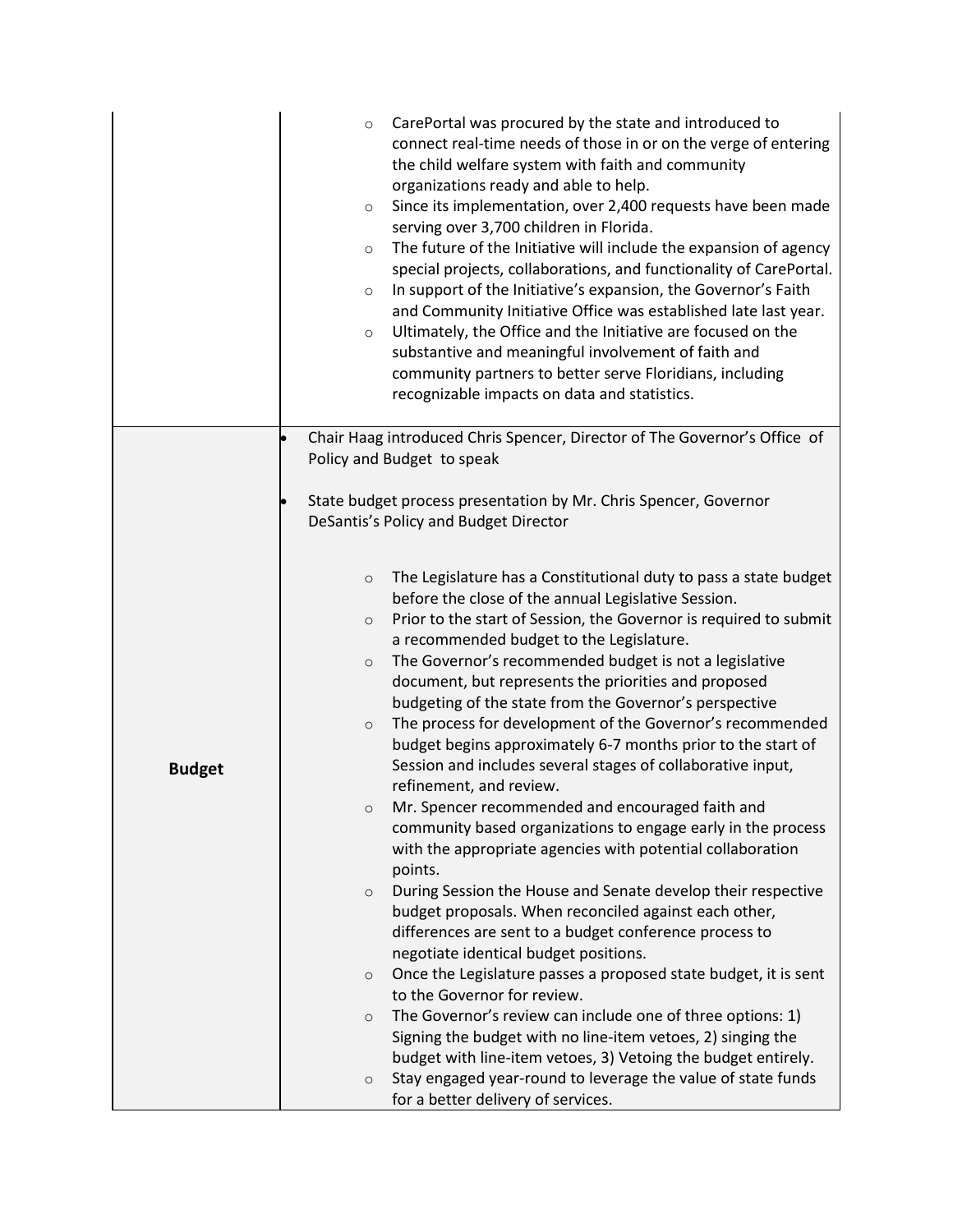|                                                                      | Council questions of Mr. Spencer:<br>Erik Dellenback: How can the Council and faith and community<br>$\circ$<br>leaders be supportive of you?<br>Answer: As the Governor's Initiative builds, be a conduit of<br>$\circ$<br>information and a resource to the state and our agencies for<br>how we can work smarter and better together. The more<br>communication and collaboration the better.                                                                                                                                                                                                                                                                                                                                                                                                                                                                                                                                                                                                                                                                          |
|----------------------------------------------------------------------|---------------------------------------------------------------------------------------------------------------------------------------------------------------------------------------------------------------------------------------------------------------------------------------------------------------------------------------------------------------------------------------------------------------------------------------------------------------------------------------------------------------------------------------------------------------------------------------------------------------------------------------------------------------------------------------------------------------------------------------------------------------------------------------------------------------------------------------------------------------------------------------------------------------------------------------------------------------------------------------------------------------------------------------------------------------------------|
|                                                                      | [Prayer offered for Mr. Spencer]                                                                                                                                                                                                                                                                                                                                                                                                                                                                                                                                                                                                                                                                                                                                                                                                                                                                                                                                                                                                                                          |
| <b>Pro-Life Advocacy in</b><br>the State House and<br>the Courthouse | Sen. Kelli Stargel Presentation<br>Chair Haag introduction of Senator Kelli Stargel<br>Senator Stargel presentation:<br>Sponsor of SB 146, bill proposing a ban on abortions after 15-<br>$\circ$<br>weeks.<br>Current Florida law allows abortions up to 24 weeks<br>$\circ$<br>Involvement with pro-life issues has spanned a number of years<br>$\circ$<br>in both the House and Senate and notes the complicated but<br>purposeful work of pro-life advocacy.<br>Florida has made positive strides despite the personal interest<br>$\circ$<br>and belief that life begins at conception.<br>There is a great appreciation for her support system and the<br>$\circ$<br>encouragement she receives, especially from her home church<br>and pastor.<br>There is a responsibility to ensure resources are available for<br>$\circ$<br>mothers and children, and Florida has done a great job of<br>ensuring resources throughout the course of a pregnancy in<br>addition to access to contraceptives and birth control.<br>[Prayers offered for Se. Stargel and staff] |
|                                                                      | [Chair Haag calls a 5 minute recess]                                                                                                                                                                                                                                                                                                                                                                                                                                                                                                                                                                                                                                                                                                                                                                                                                                                                                                                                                                                                                                      |
|                                                                      | [The meeting is called back to order to resume the agenda item]                                                                                                                                                                                                                                                                                                                                                                                                                                                                                                                                                                                                                                                                                                                                                                                                                                                                                                                                                                                                           |
|                                                                      | <b>Councilmember Denise Harle Presentation, Part I</b>                                                                                                                                                                                                                                                                                                                                                                                                                                                                                                                                                                                                                                                                                                                                                                                                                                                                                                                                                                                                                    |
|                                                                      | Presentation                                                                                                                                                                                                                                                                                                                                                                                                                                                                                                                                                                                                                                                                                                                                                                                                                                                                                                                                                                                                                                                              |
|                                                                      | Undergrad at FSU, Masters at Stanford, Law School at Duke<br>$\circ$<br>Senior Counsel and Director of Center for Life at the Alliance<br>$\circ$<br>Defending Freedom<br>Current role is focused on defending pro-life legislation across<br>$\circ$<br>the country and has extensive background litigating issues,                                                                                                                                                                                                                                                                                                                                                                                                                                                                                                                                                                                                                                                                                                                                                      |
|                                                                      | including before career at ADF.<br>Unique challenge that Florida faces is a Constitutional "Right to<br>$\circ$<br>Privacy"                                                                                                                                                                                                                                                                                                                                                                                                                                                                                                                                                                                                                                                                                                                                                                                                                                                                                                                                               |
|                                                                      | Poor judicial rulings and faulty legal precedent have vastly<br>$\circ$<br>expanded Florida's Right to Privacy well beyond its intended                                                                                                                                                                                                                                                                                                                                                                                                                                                                                                                                                                                                                                                                                                                                                                                                                                                                                                                                   |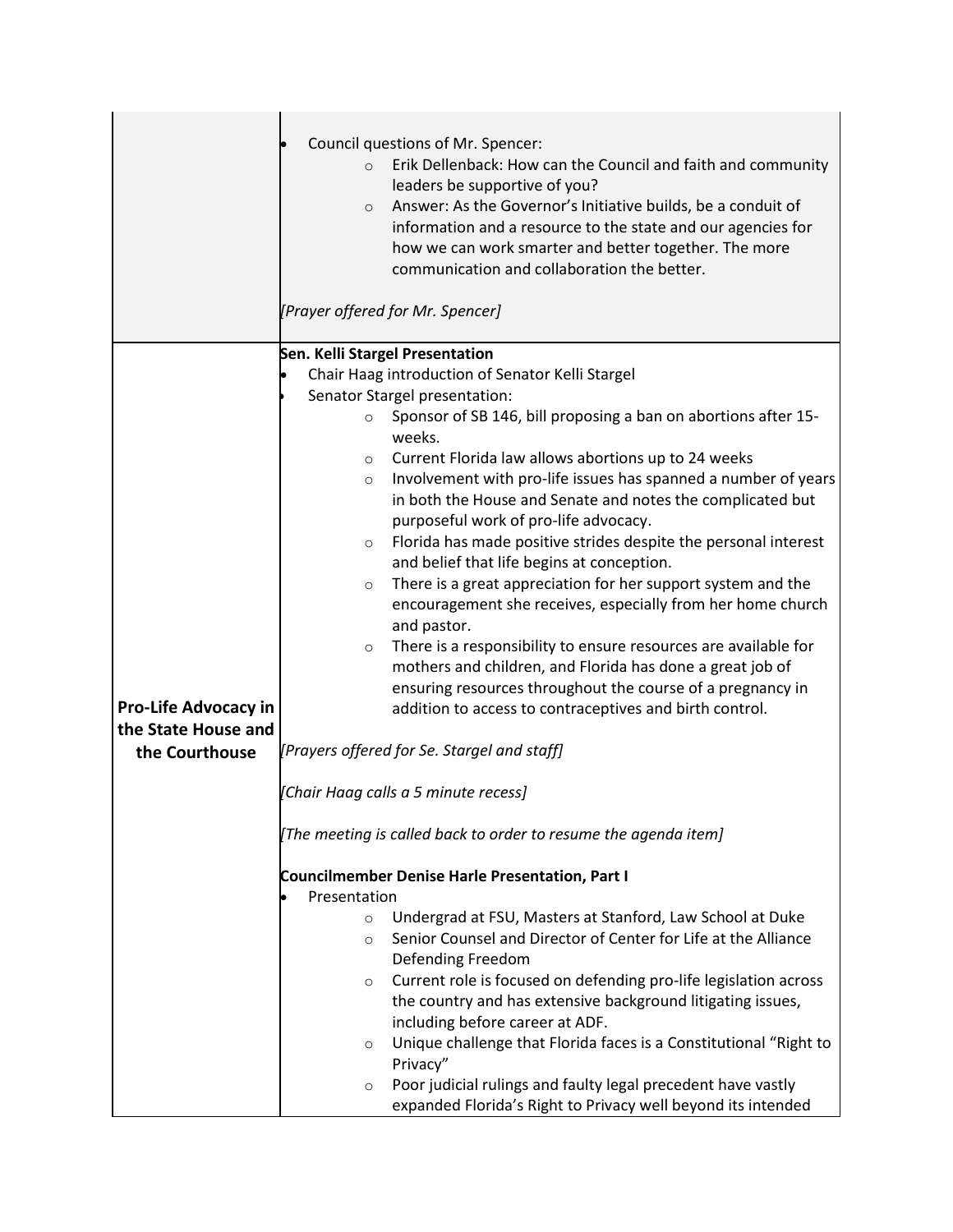scope, which was originally created to address the advent of technologies and internet capability to prevent companies from unreasonably interfering with an expected level of privacy for a citizen.

*[Councilmember Harle's presentation is paused in deference to the arrival of Rep. Erin Grall]*

## **Rep. Erin Grall Presentation**

Presentation

- o HB 5 is the house's version of the 15-week abortion ban
- o Florida has become an abortion destination due to current law allowing abortions up to 24 weeks
- o 24 weeks is not only some of the most lenient in the country, but also in the world
- o Current projections suggest that the change from 24 weeks to 15 weeks would save approximately 5,000 unborn babies in the first year
- o Although the ultimate desire is to outlaw abortion entirely, the current legal framework requires incremental change
- o Stricter measures have been tried in other states, but would ultimately lead to an injunction and strike down, which would not save any lives.
- o Important to remember the lives at stake and the difference that is being made.
- o Proudest, most uplifting part of her legislative career.

Council Questions of Rep. Grall

- o Councilmember Whitt: Not a question, but a statement encourages Rep. Grall noting she can be assured that her work has positive, meaningful, inexplicable impacts on the lives of the unborn. Thanks her for standing for life.
- o Questions asked about whether Rep. Grall has staff present
- o Response: Rep. Grall introduces legislative aide and longtime family friend, Ed Barenborg. Describes Mr. Barenborg as her guardian angel in the legislative process amongst other praises.

*[Prayer offered for Rep. Grall and Mr. Barenborg]*

*[Chair Haag recognizes Councilmember Harle to return to her presentation]*

**Councilmember Denise Harle Presentation, Part II**

- Presentation
	- o Getting pro-life legislation right is a must. Poor policy that neglects the current legal challenges threatens future policy changes by further entrenching legal precedent against more restrictive abortion laws.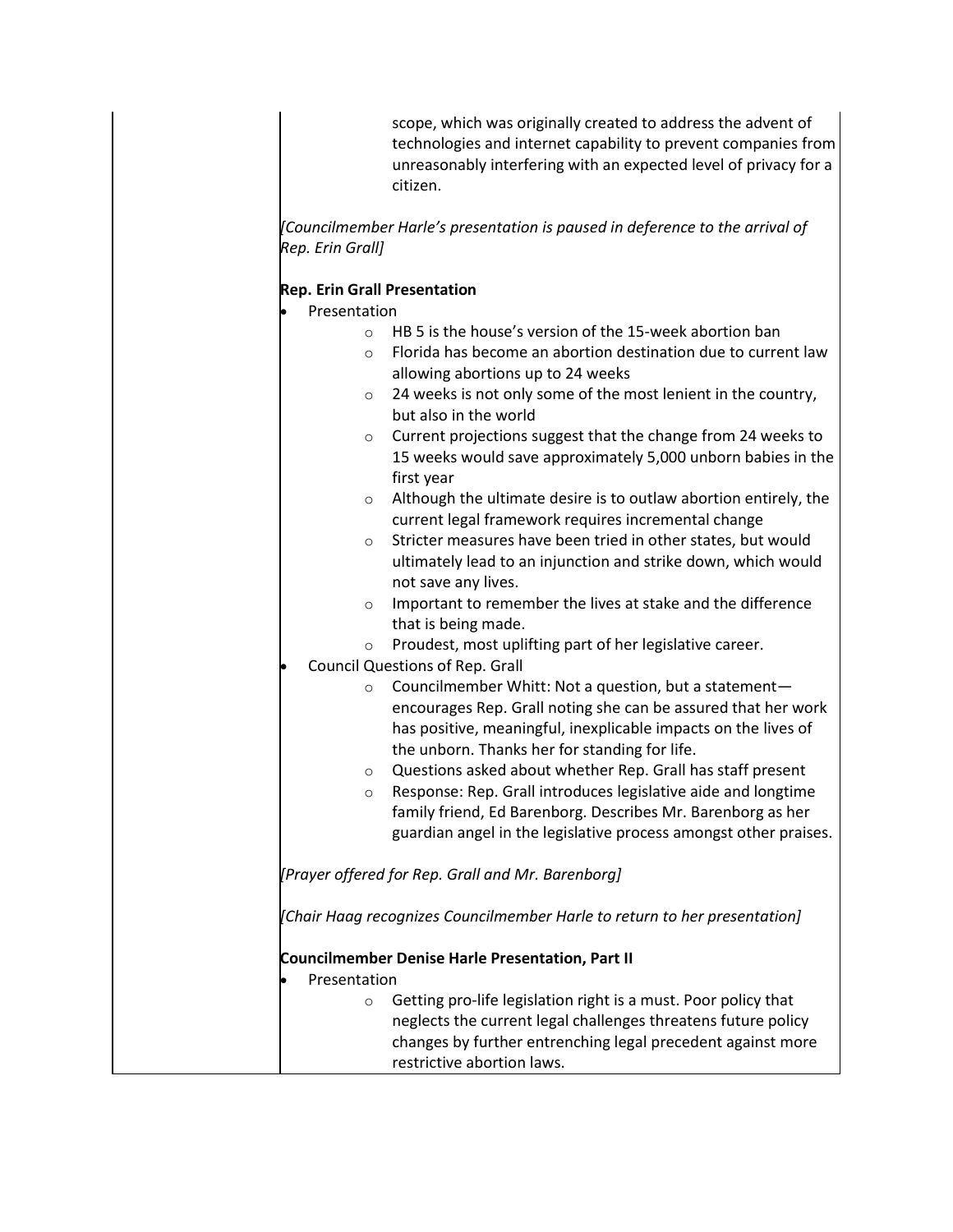|                       | A key court decision framing the pro-life policy discussion in<br>$\circ$<br>Planned Parenthood vs. Casey, which established the "undue<br>burden" concept.<br>Emphasis was placed on the vagueness surrounding "undue<br>$\circ$<br>burden" and the negative effects it has had on the ability for<br>states to effectively craft pro-life policy given the standard's<br>open-ended and somewhat arbitrary nature.<br>The current question in front of the Court is Dobbs vs. Jackson<br>$\circ$<br>Women's Health Organization. The State of Mississippi passed<br>the "Gestational Age Act" prohibiting abortions after 15-weeks,<br>noting that 15 weeks was a new line of viability.<br>There is potential for Roe to be amended or overturned<br>$\circ$<br>entirely, but unlikely.<br>A favorable result in the Dobbs case could send the issue of<br>$\circ$<br>state determination of viability, opening the door for a new 15-<br>week ban being contemplated by HB 5 and SB 146.                                                          |
|-----------------------|-------------------------------------------------------------------------------------------------------------------------------------------------------------------------------------------------------------------------------------------------------------------------------------------------------------------------------------------------------------------------------------------------------------------------------------------------------------------------------------------------------------------------------------------------------------------------------------------------------------------------------------------------------------------------------------------------------------------------------------------------------------------------------------------------------------------------------------------------------------------------------------------------------------------------------------------------------------------------------------------------------------------------------------------------------|
|                       | <b>Council Statement on Pro-Life Legislation</b><br>Dr. Haag invites the Council to consider the drafting of a statement<br>signifying the Council's belief that the right to life begins at conception and<br>should be embraced at every stage.<br>Councilmember Pam Olsen makes a motion to approve a statement<br>signifying the Council's support of life at all stages and support of both<br>House and Senate pro-life bills.<br>Councilmember Sheedy suggests an amendment to the language for clarity.<br>Staff prepared a draft statement based on Council feedback that read as<br>follows: "The Florida Faith-Based and Community-Based Advisory Council<br>supports the right to life at all stages. As an extension of this commitment to<br>life, the Council also supports House Bill 5 and Senate Bill 146 in the 2022<br>Florida Legislative Session."<br>Councilmember Olsen's motion was amended to be for the approval of the<br>draft statement"<br>Motion was seconded from Councilmember Kisner<br>Approved without objection |
| <b>Council Vision</b> | Expectations<br>The Council will convene once every quarter<br>$\circ$<br>Each meeting should have a high degree of engagement and<br>$\circ$<br>content which we want to share with regional and local<br>partners when we meet. It is encouraged to invite local leaders<br>and organizations to attend our meetings<br>Use your appointment and role as a Councilmember as a<br>$\circ$<br>platform to engage, learn, and collaborate<br>The Council has a charge and responsibility to advise on issues<br>$\circ$<br>and successful models that can support the vulnerable people<br>of Florida. This includes the introduction of best practices and<br>successful models for state integration or collaboration.<br><b>Meeting Content</b>                                                                                                                                                                                                                                                                                                     |